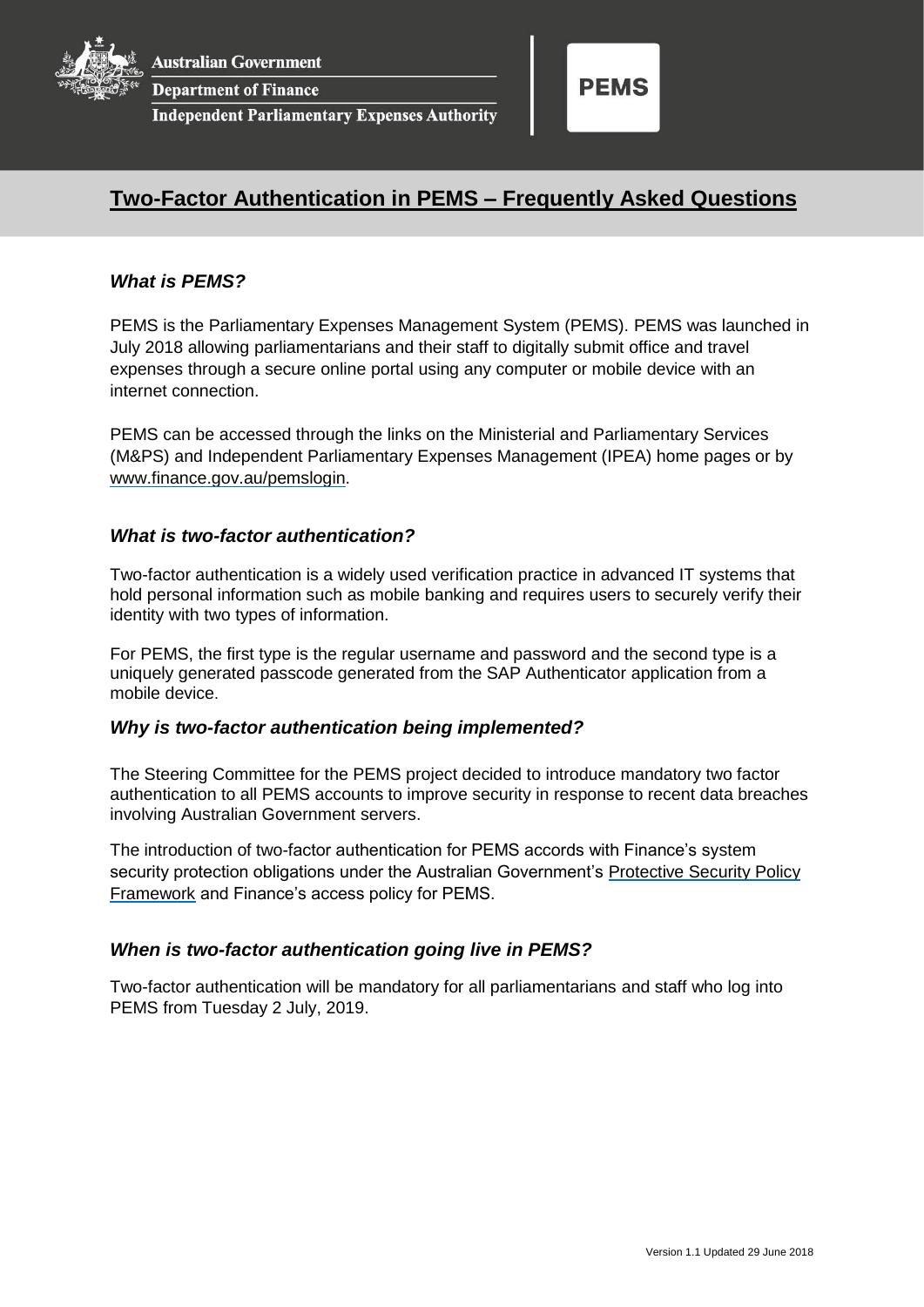## *What support materials are available to assist parliamentarians and staff with two-factor authentication?*

There are 3 key factsheets to use as guidance when helping clients to set up two-factor authentication.

- Factsheet 3a [Registering a device for 2](http://intranet.mercury.network/resources/factsheet-3a-registering-device-2fa)FA [PDF 469 KB]
- Factsheet 3b [How to log on to PEMS](http://intranet.mercury.network/resources/factsheet-3b-how-log-pems) [PDF 266 KB]
- Factsheet 3c [How to change the mobile device used for 2FA](http://intranet.mercury.network/node/8868) [PDF 217 KB]

These factsheets are available on <https://www.finance.gov.au/pemslogin/> in the 'Guides and Factsheets' section for external users.

## *Is there any other support available?*

Yes, in addition to having the M&PS and IPEA helpdesks trained in the two-factor authentication process.

M&PS and IPEA can provide personalised PEMS training to offices on request.

## *What are the password requirements in PEMS?*

Password must consist of a minimum of 8 characters and consist of one each of the follow characters.

- Lower case alphabetic (a to z)
- Upper case alphabetic (A to Z)
- Numeric (0 to 9)

Example: Abcdef01

## *When do PEMS passwords expire?*

Every 90 days. Refer to Factsheet Number 4.

#### *How long is the one-time passcode valid for?*

Passcodes stay valid for 30 seconds on the SAP Authenticator application on your mobile device.

The PEMS system is programmed to automatically time out 20 minutes after the last activity.

#### *What happens if users do not set up two-factor authentication?*

Users will not be able to access PEMS from 2 July without registering for two-factor authentication.

## *What happens if clients don't have a smart phone or tablet device to use?*

Having access to a mobile device is a dependency for accessing PEMS. Users must have on hand a mobile device as the SAP authenticator will only operate on a mobile device.

#### *Is the SAP Authentication available on Windows devices?*

The availability of a Windows OS version of the SAP Authenticator is being confirmed. Contact the PEMS Technical Support team for assistance.